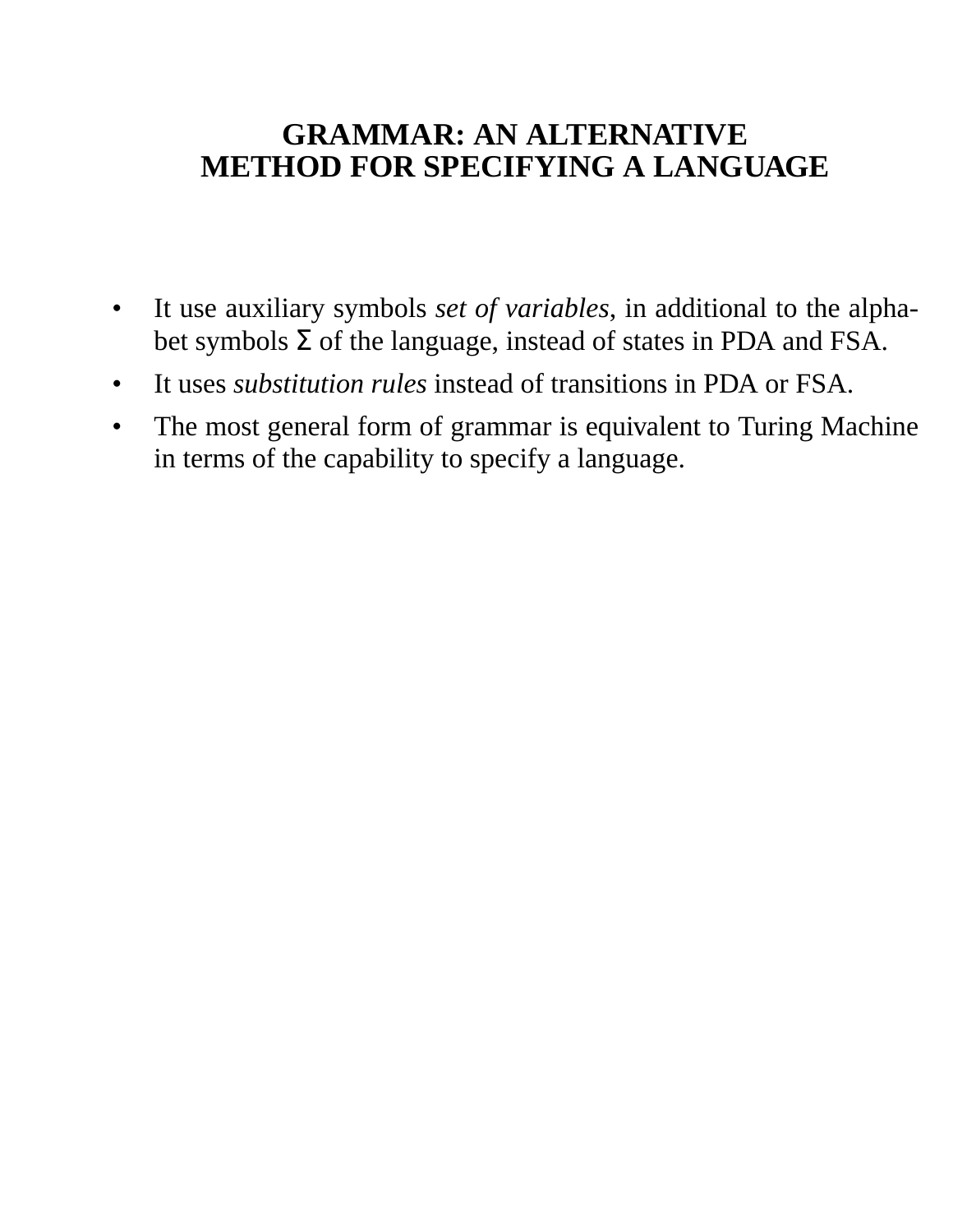# **CONTEXT-FREE GRAMMAR**

**Example.** Start symbol: *S*, Terminal Symbols  $T = \{a, b\}$ (Substitution) Rules: (i)  $S \rightarrow ab$ (ii)  $S \rightarrow aSb$ 

# **Context-Free Grammar** *G***:**

- $T = a$  finite set of *terminal* symbols, which are denoted by lower case letters *a*, *b*, *c*, ….
- $V = a$  finite set of *non-terminal* symbols or variables, which are denoted by capital letters *X*, *Y*,  $\cdots$ . The start-symbol  $S \in V$ .
- The leftside of a rule is a variable, and the rightside of a rule is a string in  $(V \cup T)^+$ ; no  $\lambda$ -rule for now. The number of rules is *finite*.

# **Rule Application:**

- Application of a rule  $X \to y$  to a string  $uXv \in (V \cup T)^+$  gives the string *uyv*, denoted by  $uXv \Rightarrow uvy$ .
- We form strings in  $T^+$  by repeated application of rules, beginning with the start-symbol *S*.

(1) 
$$
S \Rightarrow ab
$$
  
(2)  $S \Rightarrow aSb \Rightarrow aabb$   
(3)  $S \Rightarrow aSb \Rightarrow aasbb \Rightarrow aaabbb$ 

**The language**  $L(G)$  of a grammar  $G: L(G) = \{x \in T^+ : S \Rightarrow^+ x\}.$ 

For the above grammar:  $L(G) = \{a^n b^n : n \ge 1\} = L_{a^n b^n}$ .

## **Why Context-Free:**

Application of a rule " $X \rightarrow y$ " to a string *uXv* containing *X* does not depend on the contexts *u* and *v* of *X* in *uXv*.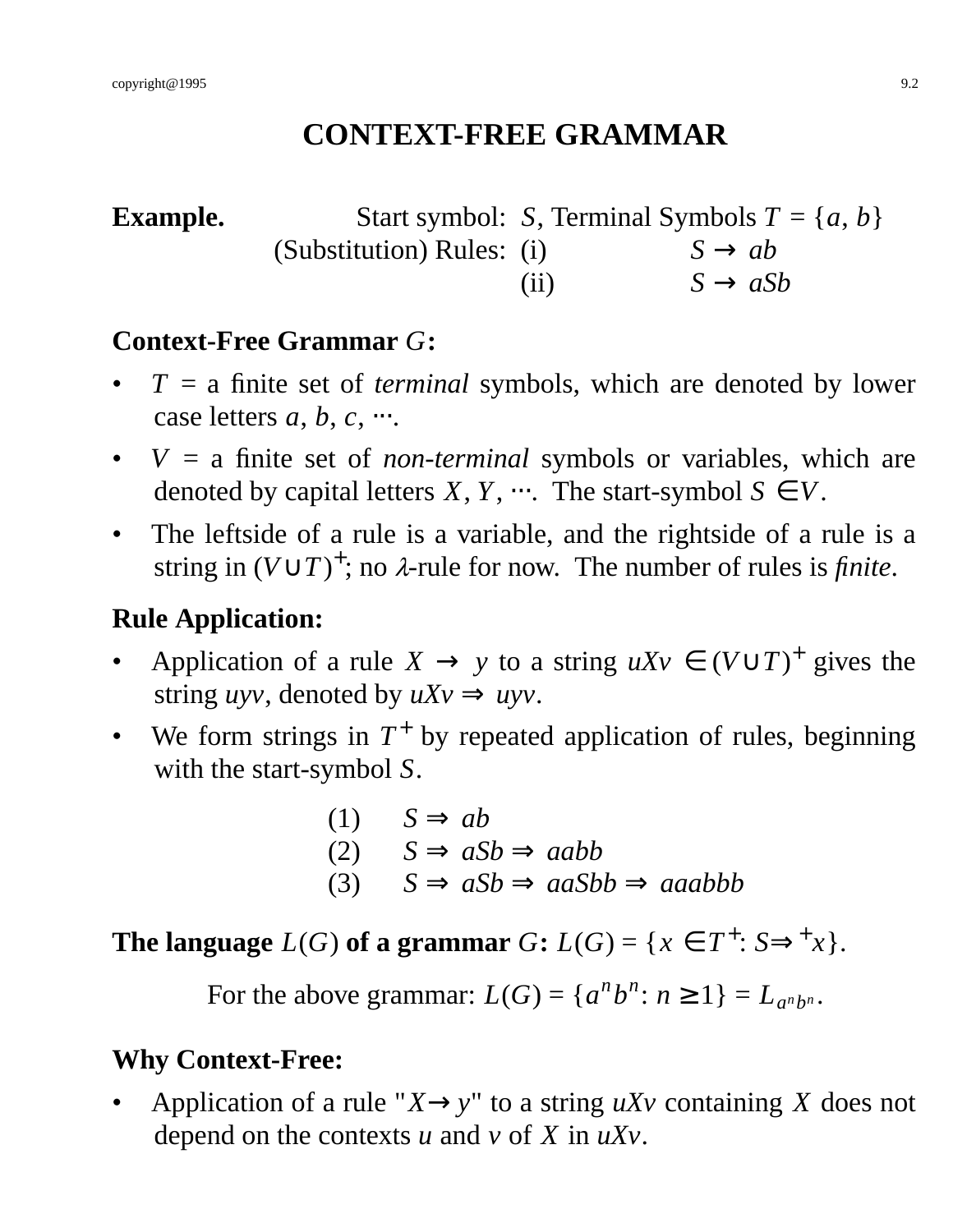# ANOTHER CFG FOR  $L_{a^n b^n}$

**Example.**  $G' = \{S \rightarrow aB, B \rightarrow b, S \rightarrow aC, C \rightarrow Sb\}$ 

• A derivation of *aabb*:  $S \implies aC \implies aSb \implies aabb$ 

**A Compact Notation:**  $G' = \{S \rightarrow aB \mid aC, B \rightarrow b, C \rightarrow Sb\}.$ 

- The rules  $\{S \rightarrow aB, B \rightarrow b\}$  amount to the rule  $S \rightarrow ab$
- The rules  $\{S \rightarrow aC, C \rightarrow Sb\}$  amount to the rule  $S \rightarrow aSb$ .
- $L(G) = L(G')$ .

A context-free grammar is an alternate way of specifying a context-free language.

#### **EXERCISE**

- 1. Is the grammar  $G = \{S \rightarrow ab \mid aSb \mid SS\}$  context-free? What is the language *L*(*G*) for this grammar?
- 2. How many derivations of *abab* are there for the grammar in Problem 1? In what way, the role of the third rule differs from that of the other two rules?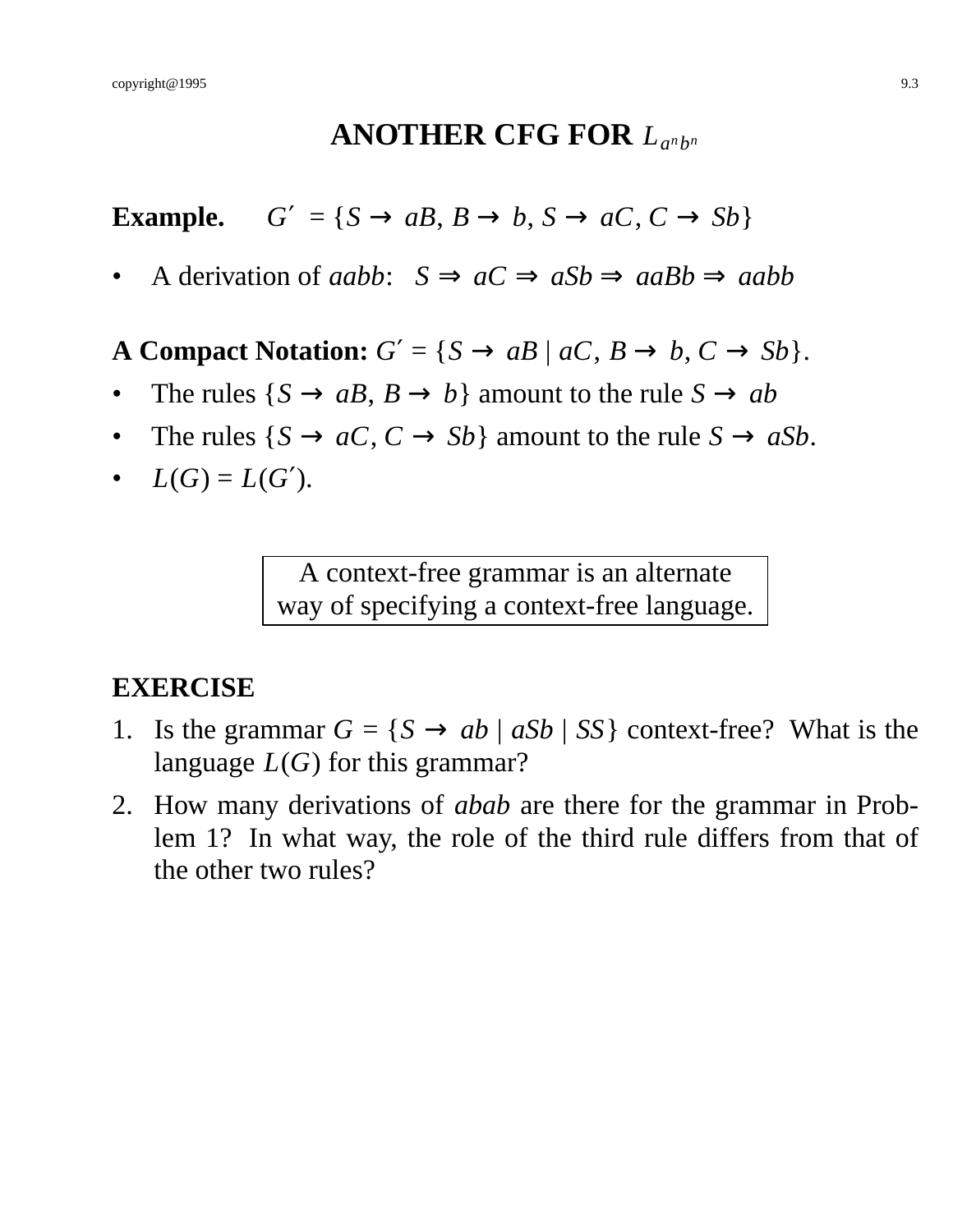# **PARSE-TREES**

#### **Parse-tree:**

- Shows which part of the string  $x \in L(G)$  is derived from which variable symbol in the form of a tree-structure.
- Each intermediate tree-node is a variable, whose children (taken in the left to right order) form the rightside of a rule for that variable.
- Each terminal node is a terminal-symbol; these taken together in the left to right order give *x*.

**Example.** Let  $G = \{S \rightarrow ab, S \rightarrow SS\}$  and  $x = abab$ .



Two different derivations of  $x = abab$  giving the same parse-tree.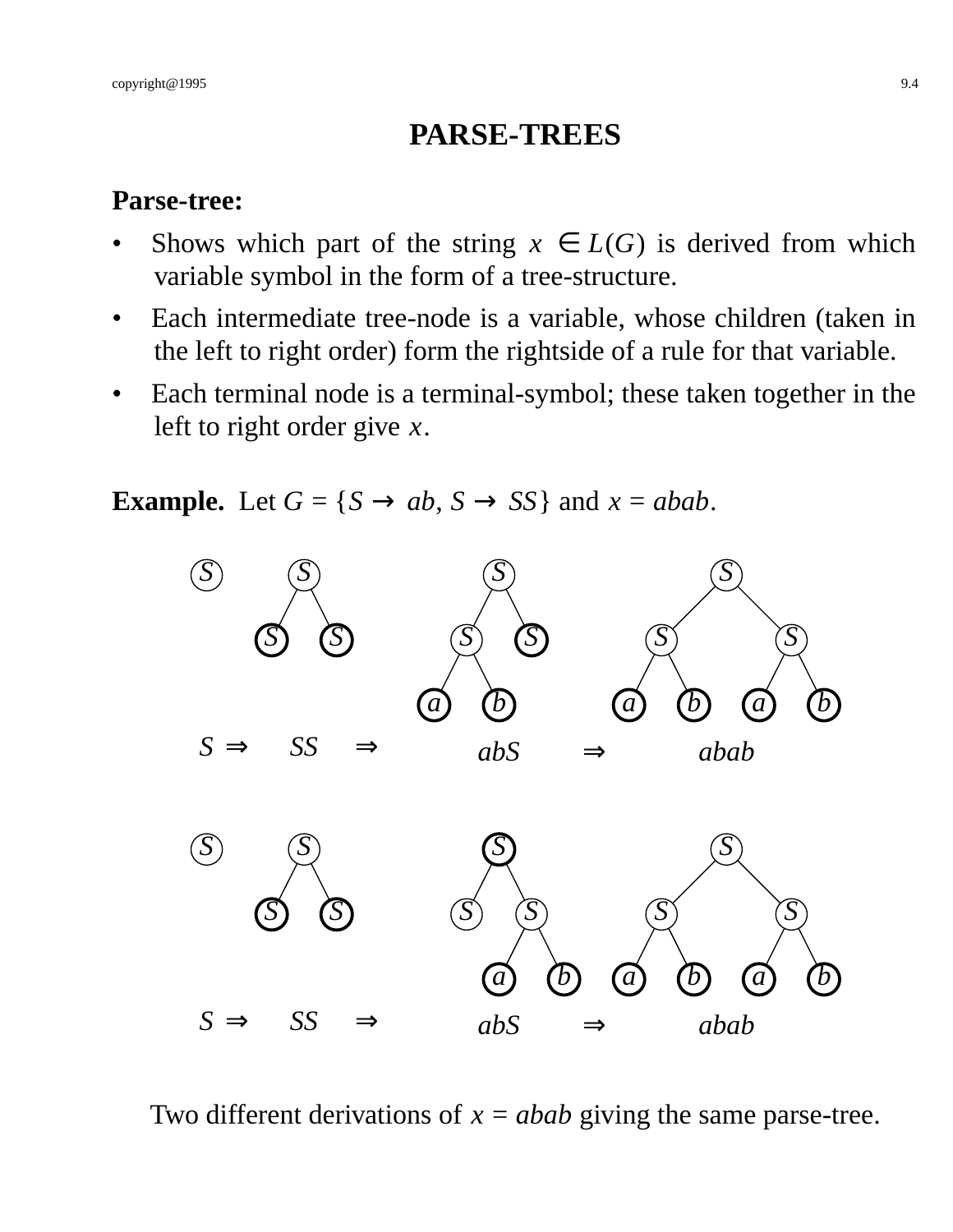#### **EXERCISE**

1. How many derivations are there for  $x = ababab$  for each of the parse-trees below?



- 2. What is *L*(*G*) for this grammar?
- 3. Give a different CFG *G'* for the language  $L(G)$  such that each  $x \in$  $L(G') = L(G)$  has exactly one derivation.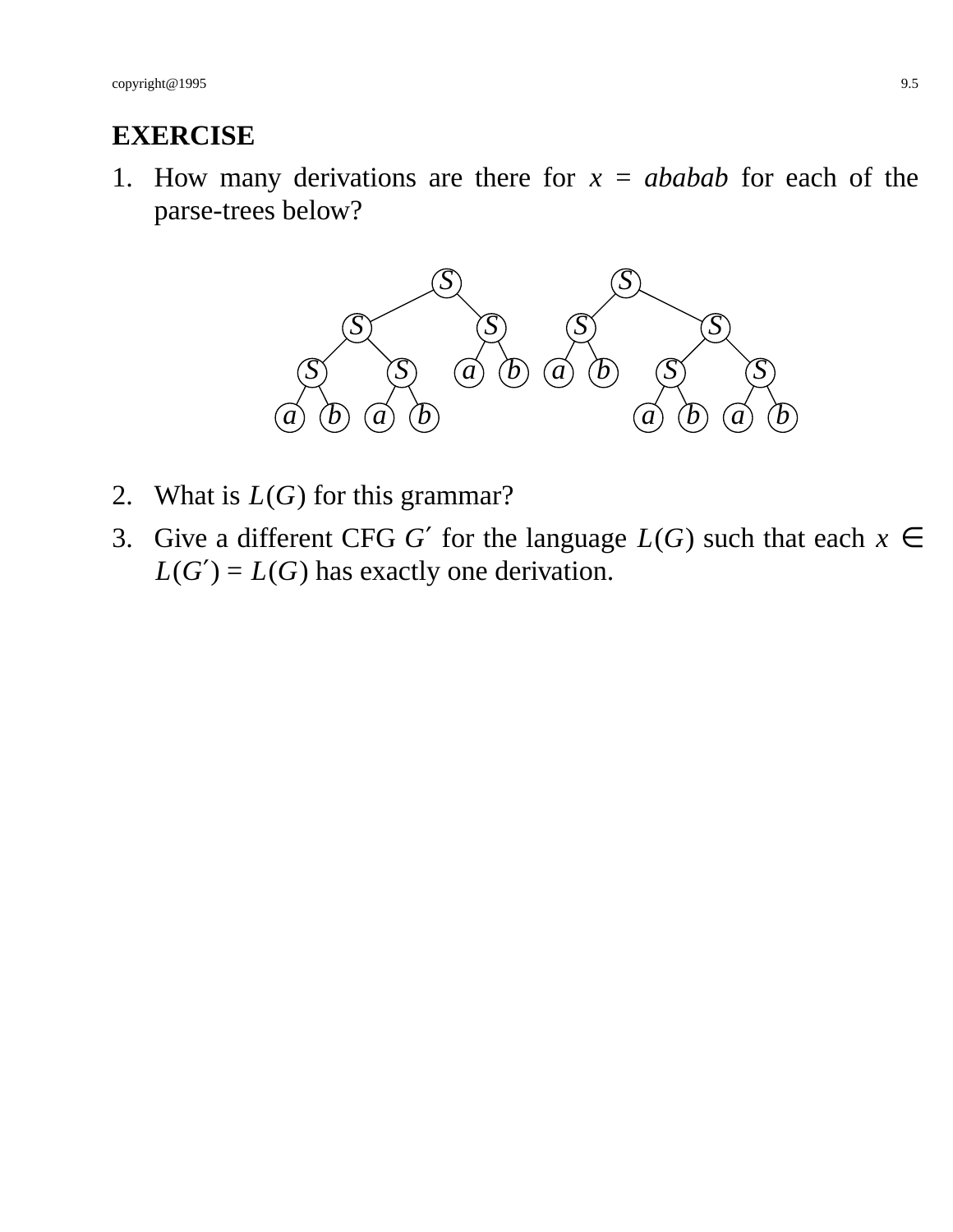# **LEFTMOST DERIVATION**

Each parse-tree for a string *x* gives a distinct leftmost derivation of *x*.

## **Leftmost Derivation:**

- It is related to the *pre-order* traversal of the parse-tree.
- Use the derivation step for a node before those for its children.
- Use the derivation steps for the subtrees in the left to right order.

**Example:** Consider the parse-trees at the bottom of the previous page.



First parse-tree:  $S \implies SS \implies SSS \implies abSS \implies ababs \implies abab$ Second parse-tree:  $S \implies SS \implies abS \implies abSS \implies ababS \implies ababS$ 

#### **Ambiguous Grammar:**

- A CFG- *G* is *ambiguous* if some  $x \in L(G)$  has more than one parse-tree (i.e., more than one leftmost derivation).
- A CFL *L* is *ambiguous* if every CFG for it is ambiguous.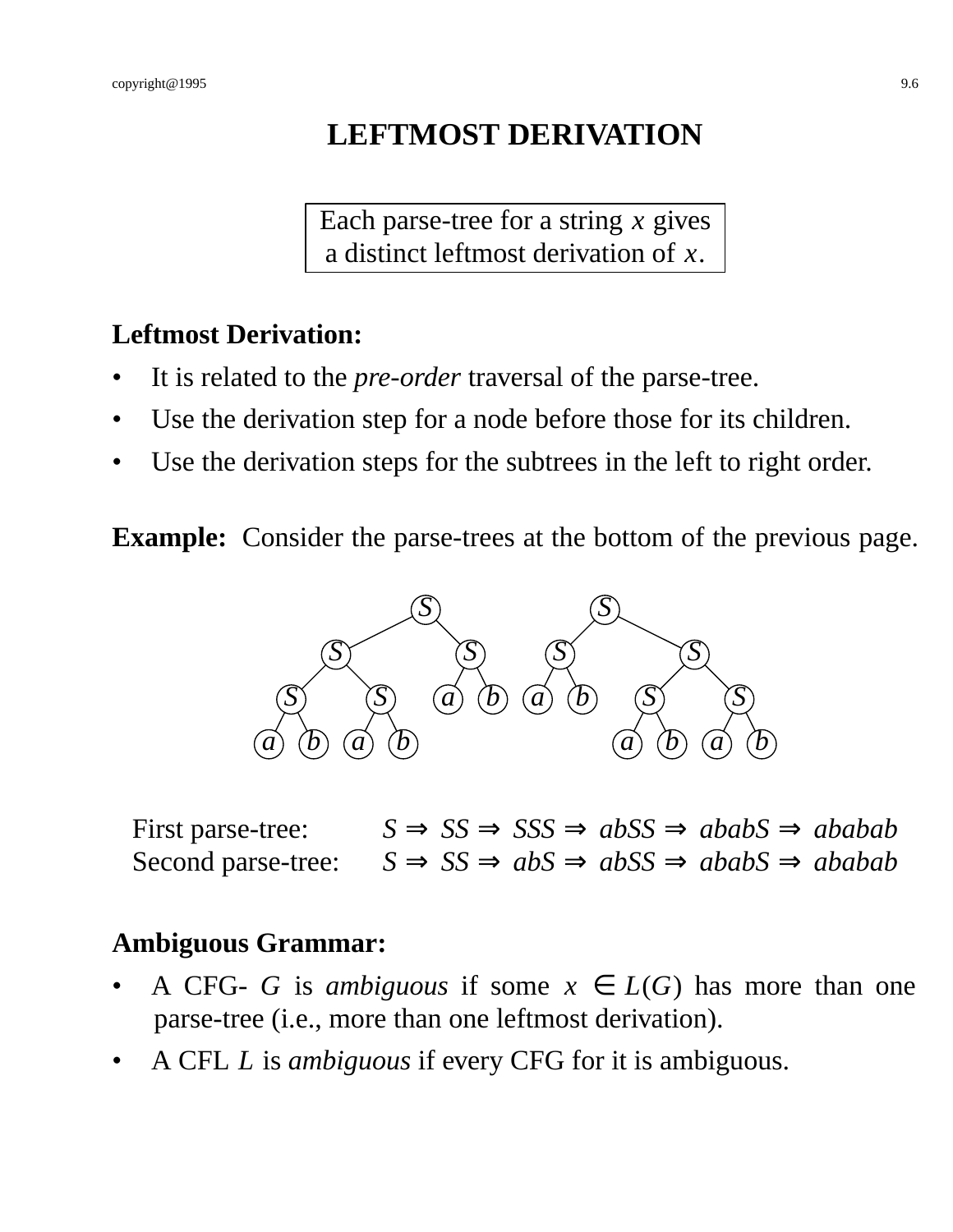# **AN UNAMBIGUOUS CFG FOR** *Lbal*-*par*

#### **Key Observations:**

- If  $x \in L_{bal\text{-}par}$  has no non-empty prefix which is also balanced, then  $x = ab$  or  $x = ayb$ , where  $y \in L_{bal\text{-}par}$ . These strings are generated by starting with the first two productions shown below.
- Otherwise,  $x = yz$ , where y is the smallest prefix which is in *Lbal*-*par*; *z* is also in *Lbal*-*par*. These strings are generated by starting with the last two productions shown below.

$$
G_{bal-par} = \{ S \rightarrow ab, S \rightarrow aSb, S \rightarrow abS, S \rightarrow aSbS \}.
$$

#### **Examples of unique leftmost derivations:**

| $x = abab$ : $S \Rightarrow abS \Rightarrow abab$                                    |
|--------------------------------------------------------------------------------------|
| $x = aabbab$ : $S \Rightarrow aSbS \Rightarrow aabbS \Rightarrow aabbab$             |
| a non-leftmost derivation: $S \Rightarrow aSbS \Rightarrow aSbab \Rightarrow aabbab$ |
| $x = ababab$ : $S \Rightarrow abS \Rightarrow ababS \Rightarrow ababab$              |

## **An unambiguous CFG for** *L*λ+*bal*-*par***:**

• Here, the variable *A* plays the same role as *S* before.

$$
S \to \lambda, S \to A,
$$
  
 $A \to ab, A \to aAb, A \to abA, A \to aAbA.$ 

#### **Convention:**

If  $\lambda \in L(G)$ , then  $S \to \lambda$  is the only rule with  $\lambda$  on the right side and *S* does not appear on the right side of any rule.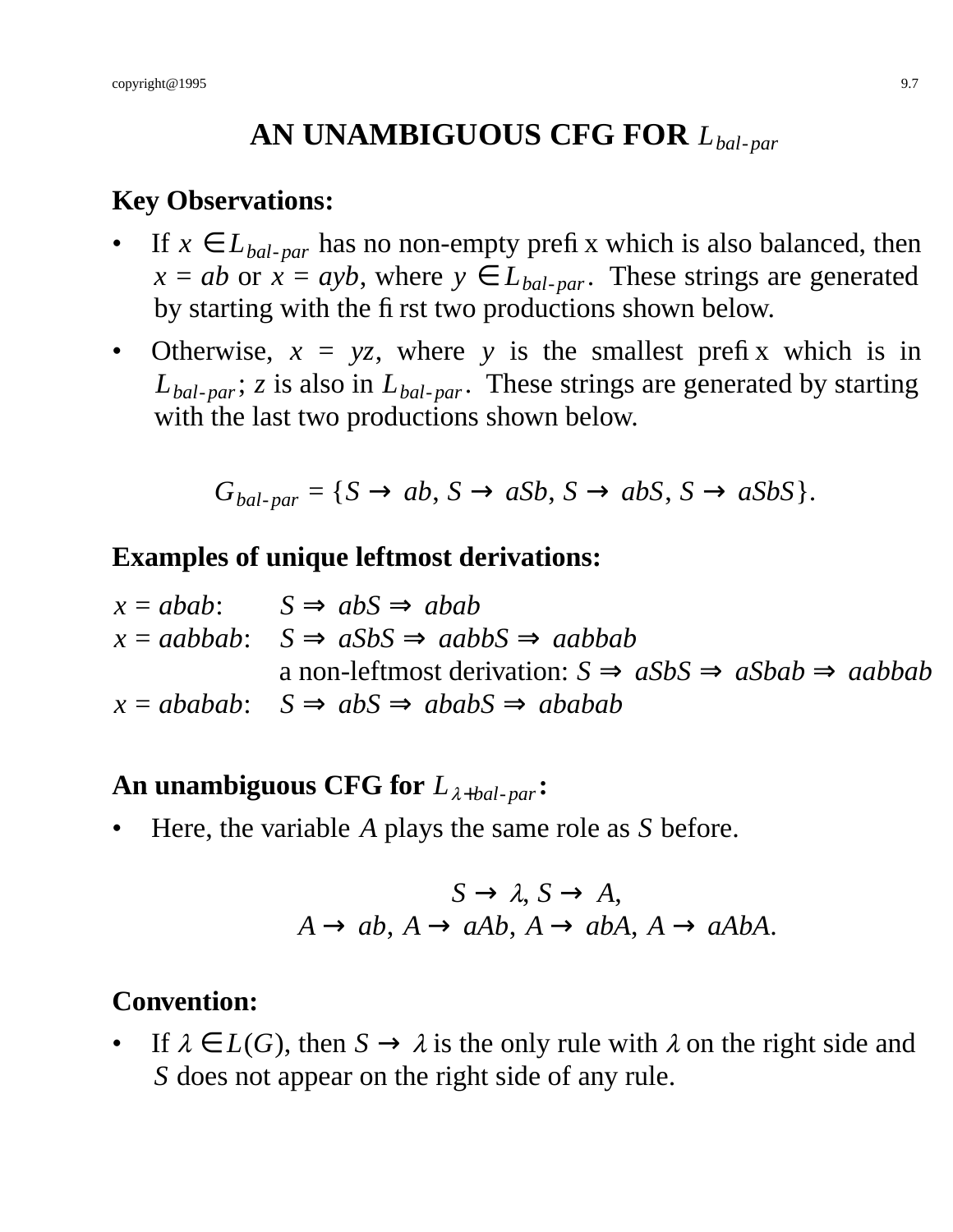# **EXERCISE**

- 1. Find an unambiguous CFG for the language  $L_{\#a=\#b}$ . (Keep the CFG as simple as possible in terms of the number of non-terminals and the productions.) You may find the following properties of the strings in  $L_{\mu a=\mu b}$  helpful; these properties are similar to, but slightly more general than, the properties for balanced parenthetical strings.
	- (i) Any string  $x \in L_{\#a=\#b}$  can be decomposed uniquely as  $x =$  $x_1 x_2 \cdots x_k$ , where each  $x_i \in L_{\#a = \#b}$  and no proper prefix of  $x_i$ belongs to  $L_{\#a=\#b}$ .
	- (ii) If  $x_i$  begins with *a*, then it ends with *b*; call such an  $x_i$  of type *ab*. Similarly, if it begins with *b*, then it ends with *a*; call such an *x<sup>i</sup>* of type *ba*. (This together with (i) gives us a unique way of matching *a*'s with *b*'s.)

$$
\begin{array}{c|c|c|c|c|c} a & b & b & b & a & a & a & b & b & a & a \\ \hline \square & \square & \square & \square & \square & \square & \square & \square \end{array}
$$

(iii) If  $x_i$  is of type *ab* and  $x_i = ay_i b$ , then either  $y_i$  is also of type *ab* (and has no further decomposition) or its decompositions consists of *ab* type strings only. Similarly for *ba* type strings.

Run the CFG-simulator for strings of length  $\leq 6$ .

- 2. Find an unambiguous CFG for the language  $L_{sym} = \{x \in (a+b)^{+} :$  $x = x^r$ . Thus, *aa* and *aabbaa*  $\in L_{sym}$ , but  $ab \notin L_{sym}$ .
- 3. Find an unambiguous CFG for  $L_{m\geq n} = \{a^m b^n : m \geq n \geq 1\}$ . Do the same for  $L_{m \neq n} = \{a^m b^n : m \neq n \text{ and } m, n \geq 1\}.$
- 4. Find an unambiguous CFG for  $L_{m,n,m+n} = \{a^m b^n c^{m+n} : m, n \ge 1\}.$
- 5. Give an induction argument to show that each string generated by the grammar  $S \rightarrow ab \mid aSb \mid SS$  has equal number of *a*'s and *b*'s. Also, give an induction argument to show that each string *x*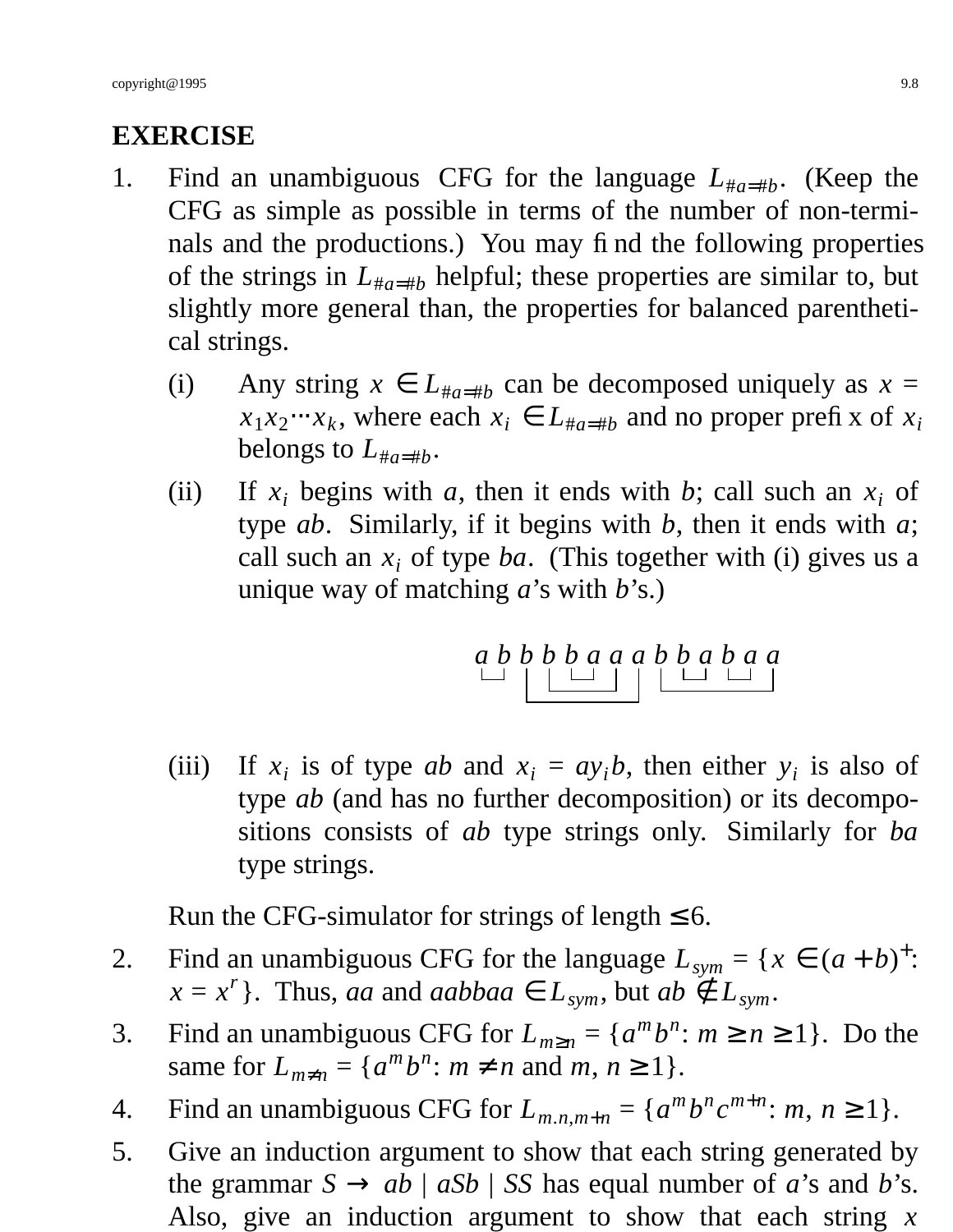generated by the grammar has the property that any prefix of *x* has at least as many *a*'s as the number of *b*'s.

- 6. Show that the complement of  $L_{a^n b^n} = \{a^n b^n : n \ge 1\}$ , i.e.,  $(a + b)^*$  $-$  { $a^n b^n$ :  $n \ge 1$ } equals the union of the following languages:  $a^*$ , *b*(*a* + *b*)\*,  $a^+b^+a(a+b)$ \*, and  $L_{m \neq n} = \{a^m b^n : m \neq n, m, n \geq 1\}.$ Use this information to obtain an unambiguous CFG for the complement of  $L_{a^n b^n}$ .
- 7. Give an unambiguous CFG for  $D_2$ .
- 8. Argue that the following CFG correctly generates the strings over  ${a, b, c, d}$  which represent the binary trees with  $\geq 2$  nodes (the binary tree with one node corresponds to the string  $\lambda$ ). Explain in English what each rule does in relation to the binary trees.

$$
S \to L S \to R S \to R S \to LR
$$
  $L \to aSb$   $R \to cSd$   
 $S \to LR$ 

- 9. Simplify the grammar in Problem 8 by eliminating the variable *L*; the variables in the new grammar should be only  $\{S, R\}$ . Then, further simplify the grammar by eliminating the variable *R* as well, leaving *S* as the only variable. Explain in English what each rule does in relation to the binary trees.
- 10. Which of the grammars in Problems 8 and 9 are unambiguous?
- 11. Give a CFG for  $L_{\text{skvline}}$ ;  $\lambda \notin L_{\text{skvline}}$ .
- 12. Give an unambiguous CFG for the language  ${10^m \times 10^n} = 10^{m+n}$ ,  $m, n \geq 1$ , which represents a special form of binary multiplications. (Hint: First find a CFG for the language  ${10^m \times 1 = 10^m$ : *m* ≥ 1}.) Show the leftmost derivation and the parse tree for  $10^2 \times 10 = 10^3$ .
- 13. Give a CFG for complement of *Lbal*-*par*.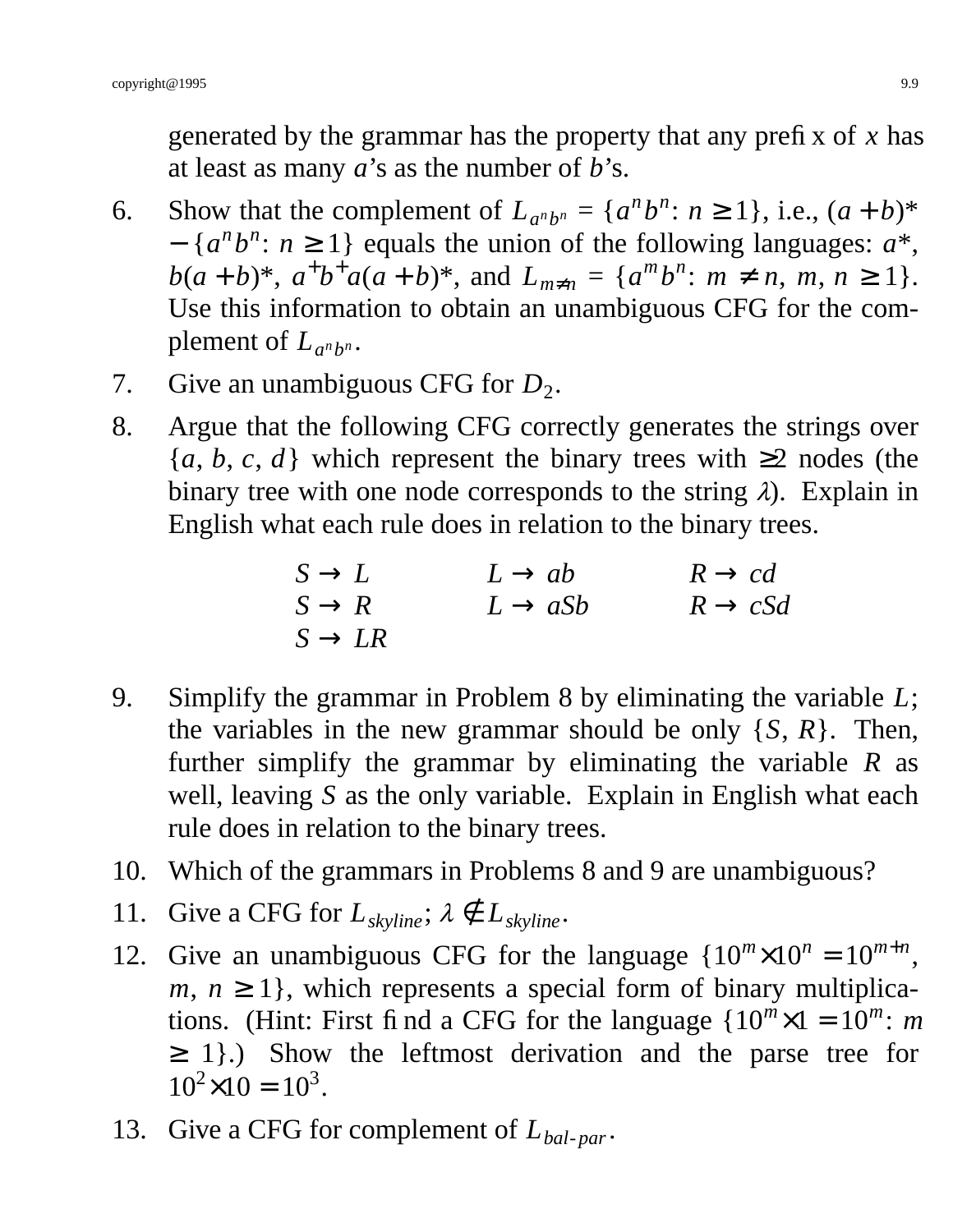- 14. Consider all propositional formulas over the propositions  $\{p, q, r\}$ using the operators  $\{\neg, \wedge, \vee\}$  and with or without the parenthetical symbols '(' and ')' with the following restrictions:
	- (1) The operator priority order:  $\neg$  higher than  $\wedge$  higher than  $\vee$ . Thus  $\neg p \land q \lor p$  has the same meaning as  $((\neg p) \land q) \lor p$ , B except that the latter is not a valid formula in our sense because of the unnecessary parentheses (see (3) below).
	- (2) The negation operator applies only to *p*, *q*, and *r*. Thus,  $\neg(p \land q)$  or  $\neg\neg p$  are not valid formulas.
	- (3) There are no unnecessary '(' or ')'. The following are not valid formulas:  $(p)$ ,  $\neg(p)$ ,  $(p \land q)$ ,  $(p \land q)$  $\wedge$  *q*)  $\wedge$  *p*. However,  $(p \vee q) \wedge p$  and  $(p \vee q) \wedge (p \vee r)$  are valid.

Give an unambiguous CFG for all valid formulas over  $\{p, q, r\}$ . Explain the "meaning" of each variable (i.e., what kind of formulas it represents or stands for) in your grammar; your grammar rules must correspond to this meaning. Illustrate your grammar by giving a parse-tree after you eliminate the unnecessary parentheses from (*p*∨¬*r*)∧*p*∧*q*∧(¬*p*∨*r*∧*q*∨¬*r*∨*r*∧*p*)∨(*p*∧*q*). (You should not try to simply the expression otherwise.)

(Hint: It may help to classify the valid formulas in some way. For example, we can say  $p \land (\neg p \lor q)$  as an  $\land$ -formula because its treerepresentation has the root node  $\land$  as shown below; here we need the parentheses due to restriction (3) above.)

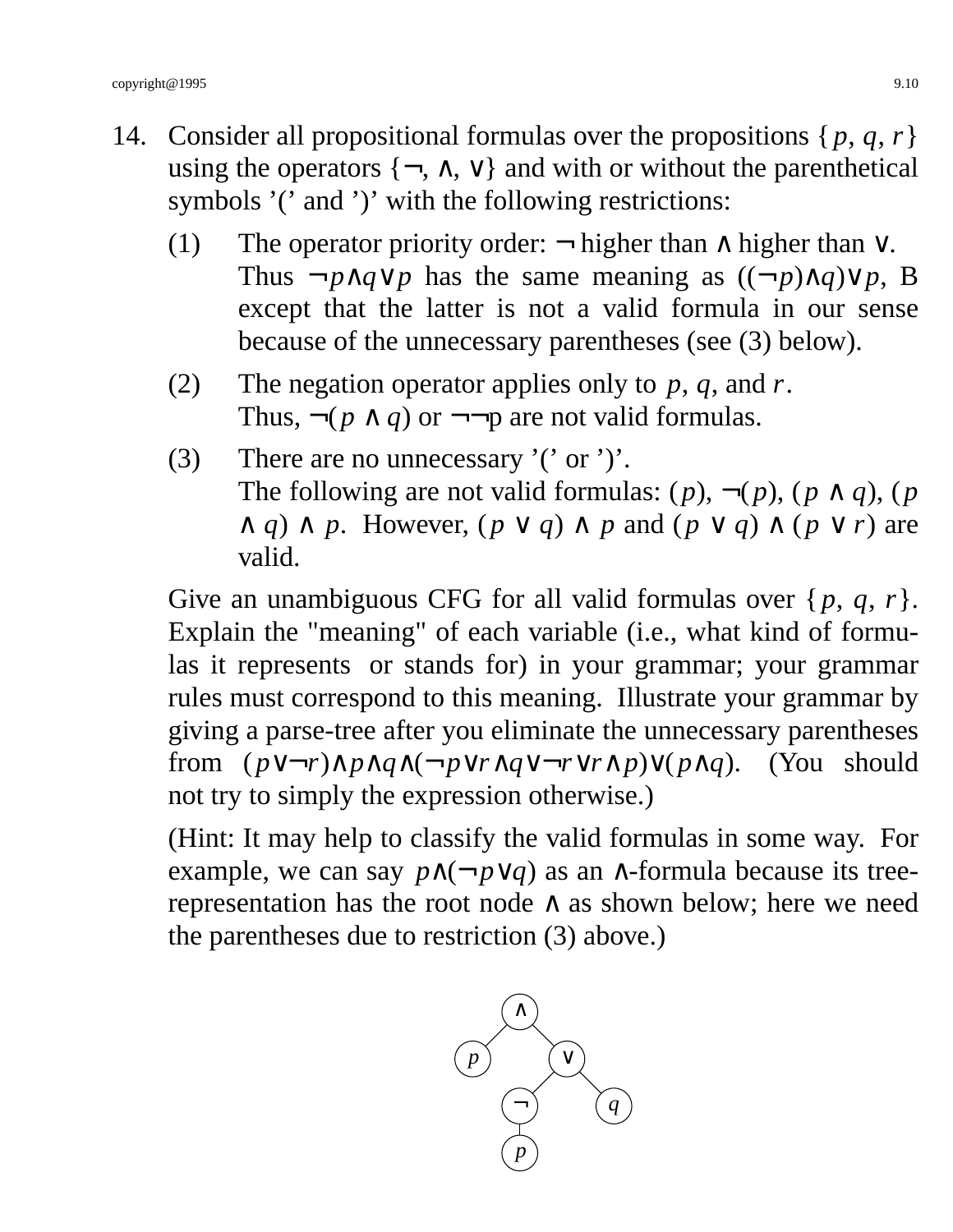# **CFG FOR STRUCTURED-FLOWCHARTS**

#### **Structured flowchart:**

Start with (i) and successively expand a box using rules (ii)- $(v)$ .



(i) Simplest (ii) Sequence. flowchart.

(iii) Decision; *B* may be absent.

(iv) Do *A* while *C*.

(v) While *C* do *A*.

## **Associated Grammar Rules** (an initial attempt):

- Terminal symbols:  $d =$  decision,  $u =$  until (do-while),  $w =$  while,  $a$ = action, and parentheses symbols
- Rule (3.1) is for "if-then-else", with the two *N*'s for "then" and "else" parts; rule (3.2) is for "if-then".

| $(1.1)$ $S \rightarrow bNe$     | $(3.1) N \rightarrow (dNN)$ | $(4) N \rightarrow (Nu)$ |
|---------------------------------|-----------------------------|--------------------------|
| $(1.2) N \rightarrow a$         | $(3.2) N \rightarrow (dN)$  | $(5) N \rightarrow (wN)$ |
| $(2) \qquad N \rightarrow (NN)$ |                             |                          |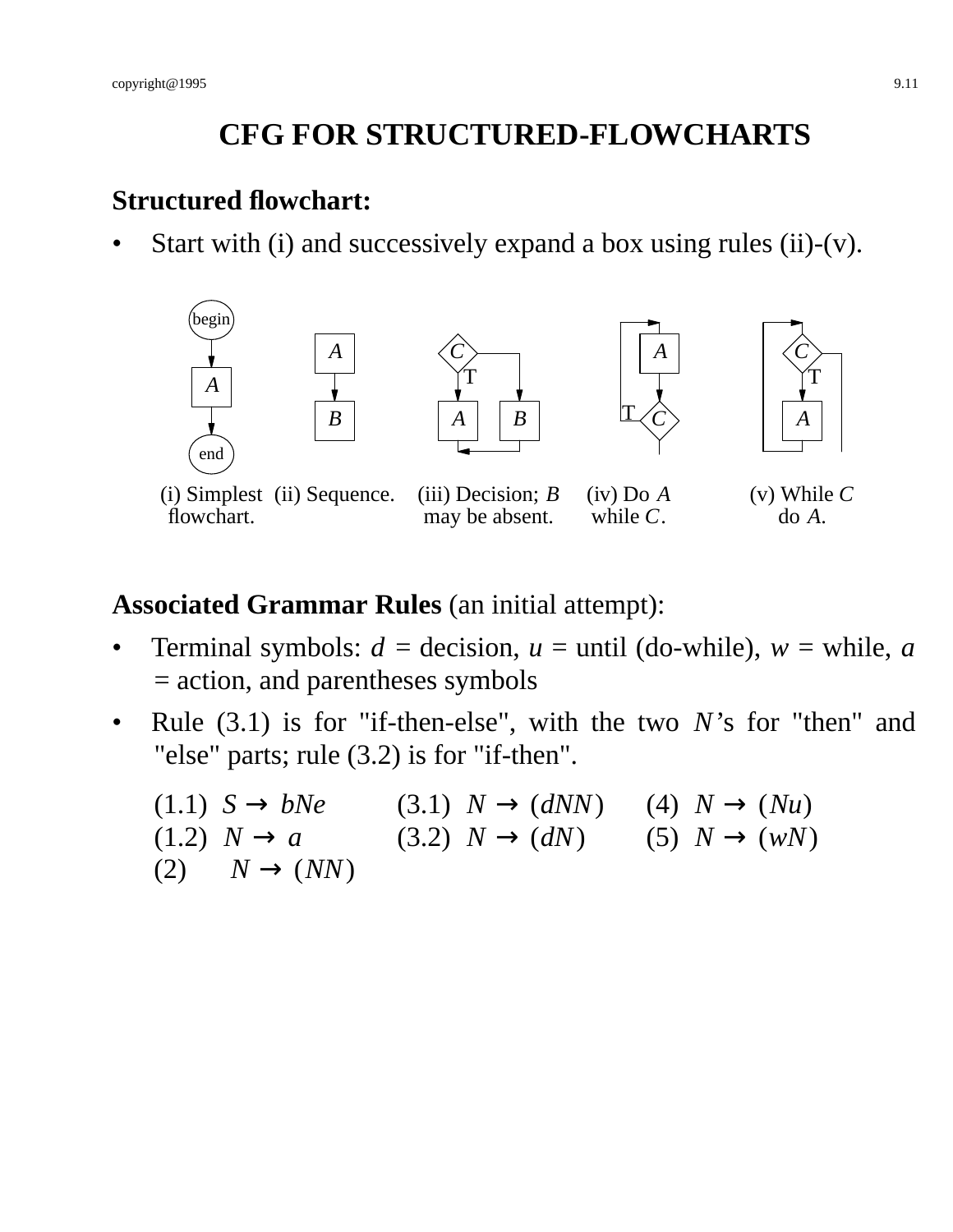#### **AN APPLICATION**

(1.1)  $S \rightarrow bNe$  (3.1)  $N \rightarrow (dNN)$  (4)  $N \rightarrow (Nu)$ (1.2)  $N \to a$  (3.2)  $N \to (dN)$  (5)  $N \to (wN)$  $(2) \quad N \rightarrow (NN)$ 



A possible string representations:  $x = b((a(((da((da)a)))(u)a))a)e.$ Here, the *j*th *a* corresponds to Aj in the flowchart. Similarly, for Dj's.

Two problems:

- (1)  $b(a(aa))$ *e* and  $b((aa)a)e$  give the same flowchart.
- (2) Some of the parentheses is unnecessary.

#### **Replacing**  $N \rightarrow (NN)$  by  $N \rightarrow NN$  is not a solution:

• The string *b*(*daaa*)*e* has four leftmost derivations (parse-trees), giving three different flowcharts.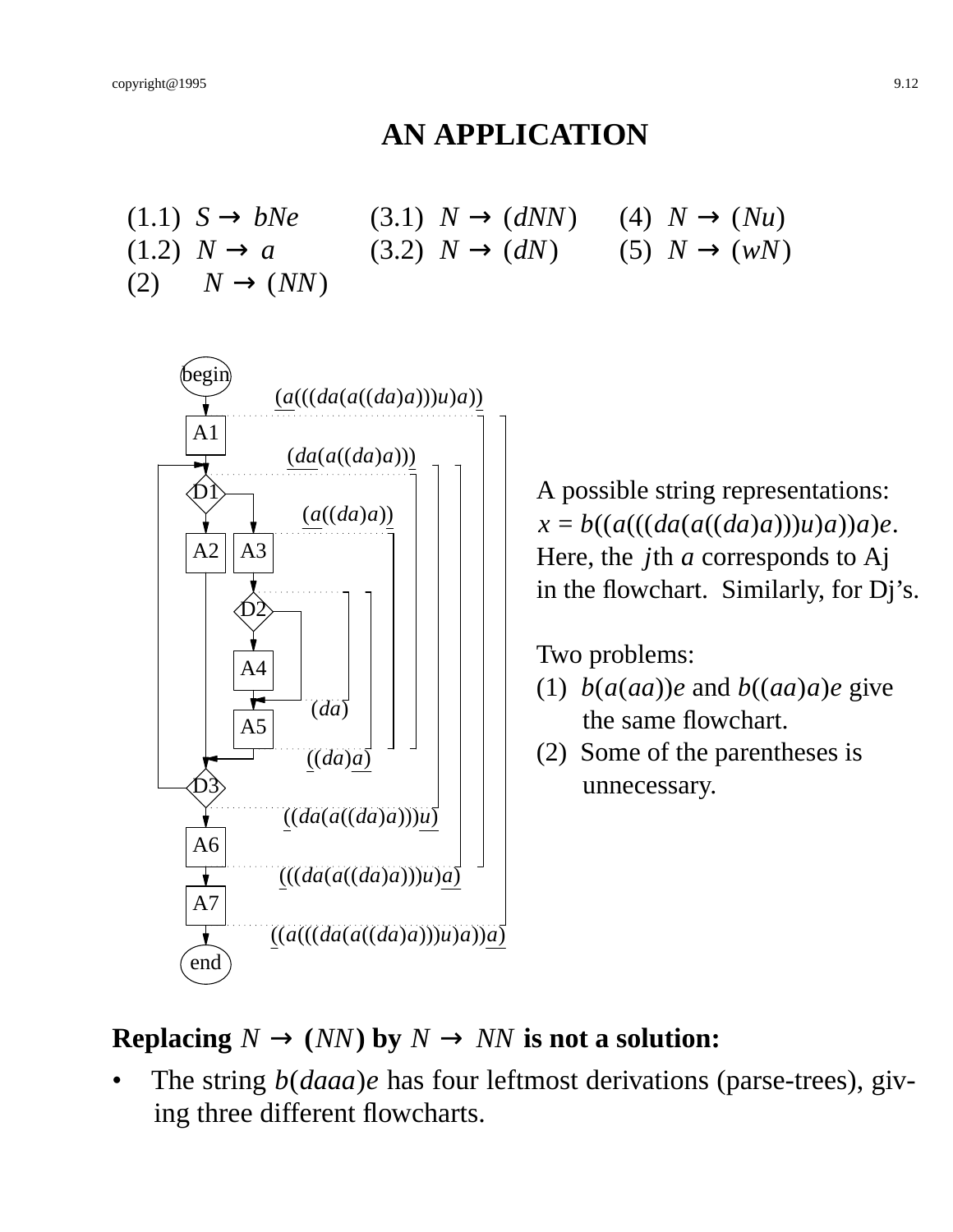# **SOME PARSE-TREES FOR** *b*(*daaa*)*e*.



# **Question:**

•? Give another fbwchart and its parse-trees for the same string.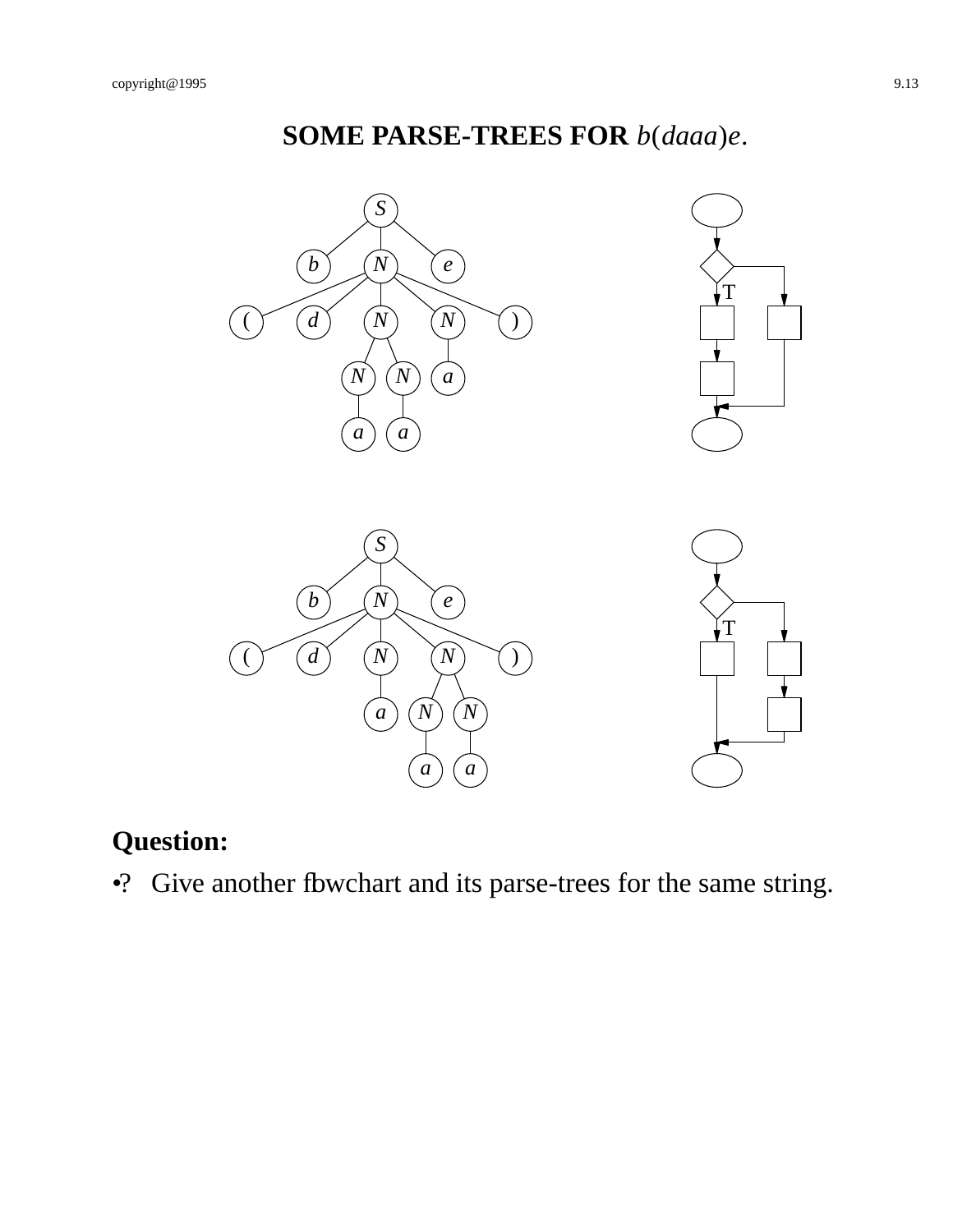# **EXERCISE**

- 1. Show all structured flowcharts with three nodes, in addition to the special "begin" and "end" nodes.
- 2. Show the flowchart diagram, a parse-tree, and the leftmost derivation of  $x = b((w(((a(d(a((da)a))))u)a))a)e$ . Label the boxes in the fbwchart as A1, A2, etc so that Aj corresponds to the *j*th *a* in *x*; label the branch-nodes in a similar way (Dj corresponding to *j*th *d* or *u* or *w*).
- 3. If we replace  $N \to (w)$  by  $N \to wN$  and  $N \to (Nu)$  by  $N \to Nu$ but keep  $N \rightarrow (NN)$  as it is, does it give rise to the problem of the same string having different parse-trees and giving different fbwcharts?
- 4. Why did we avoid putting specific node names like A1, A2, D1, etc. in our string representation?
- 5. Argue that the rules  $S \rightarrow bNe$ ,  $N \rightarrow a | NN | dN: N | dN$  | (*Nu*  $|$  *wN*) avoid both the problems (1)-(2) indicated in the figure. Also, modify this grammar in a simple way to make it unambiguous. (The new grammar will have the property that all fbwchart-strings obtained by *n* aplication of rules will have a total  $n + 1$  nodes in the fbwchart, including "begin" and "end".)
- 6. Obtain a CFG for flowcharts where we do not have two or more boxes in a sequence such as A6 and A7 on page 10. Keep the grammar unambiguous; there should be a unique string-representation of each structured fbwchart with the given restriction.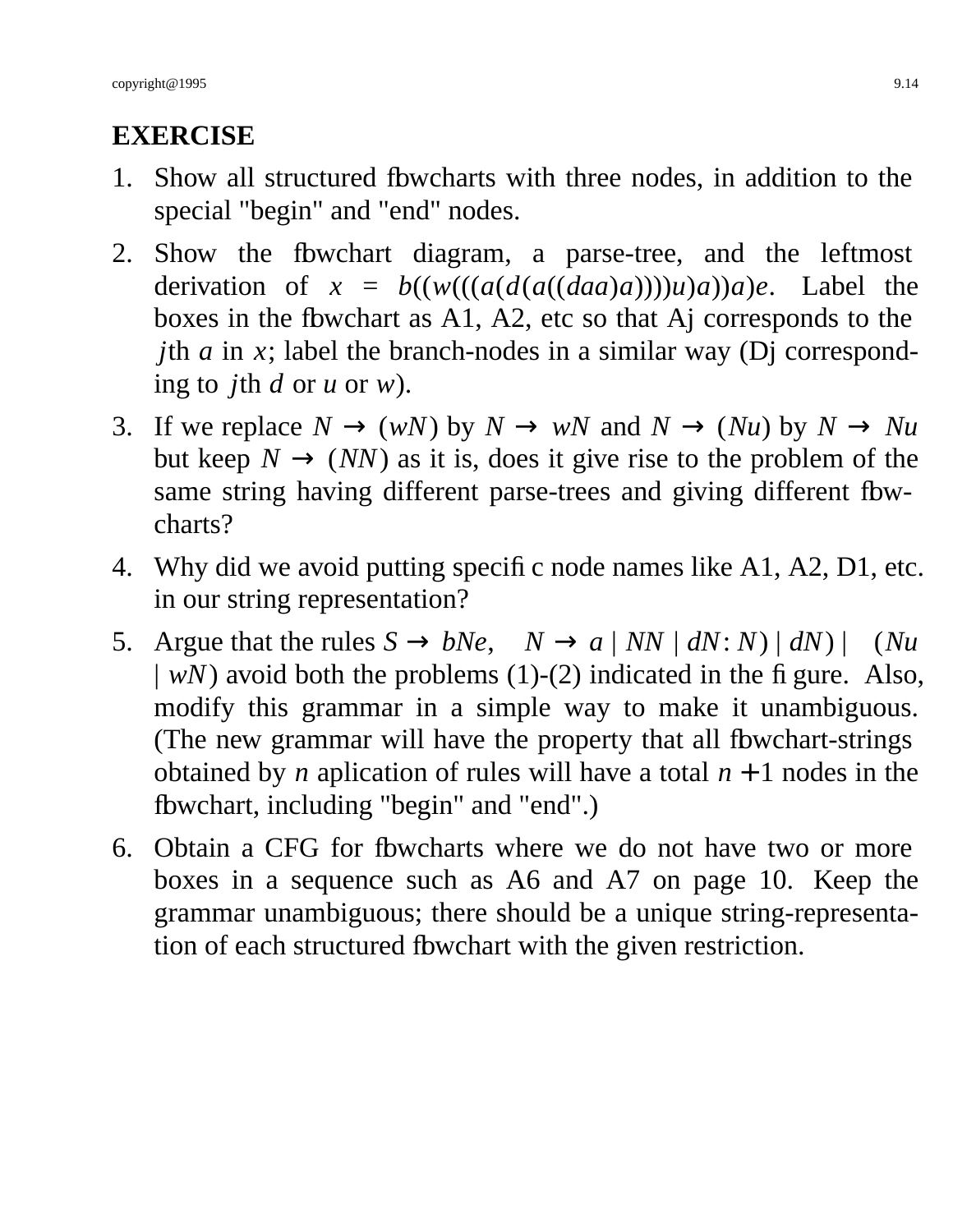# **SIMULATING LEFTMOST DERIVATIONS BY A PUSH-DOWN AUTOMATA**

## **Assume:**

- $\lambda \notin L(G)$
- Each production has the form:  $B \to bw$ , where  $b \in T$  and  $w \in T$ (*V*∪*T*)\*. (Such a grammar is said to be in *Greibach normal form*.)

# **PDA Operation vs. An Application of** *B*→*bw***:**:

- (1) Match the symbol *b* from the input and replace the top symbol *B* in the stack by  $w^r$  so that the leftmost symbol in *w* becomes the top of the stack, if  $w \neq \lambda$ .
- (2) If the first symbol in *w* is a terminal symbol *c* (and  $B \rightarrow bw$  was part of a successful derivation of the input), then the next symbol in the input is *c* and the next move of PDA matches it off with *c* from the top of stack.

# **Relationship of Stack with Leftmost Derivation of**  $x = yz \in L(G)$ :

- There is a leftmost derivation  $S \implies^+ yw \implies^+ yz$ .
- There is a successful (accepting) processing of *x* where after reading the initial part *y* the stack =  $w^r$  (leftmost symbol in *w* being the top of stack).
- The PDA will have only two states  $q_0$  and  $q_1$ , and  $q_1 \in F$ ;  $q_0$  is also a fi nial state if and only if  $\lambda \in L(G)$ .
- The PDA is in state  $q_1$  after the first move.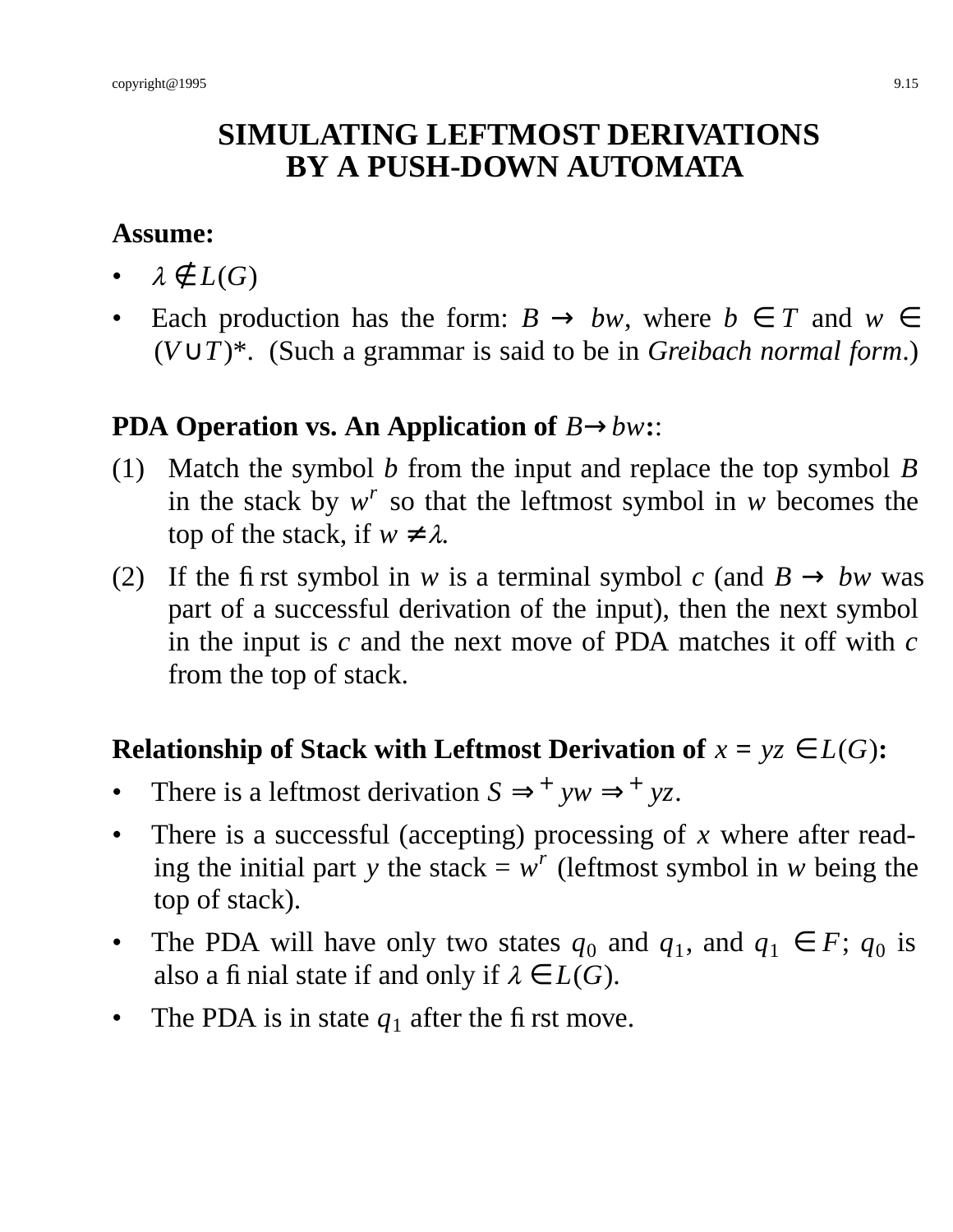# **EXAMPLE OF SIMULATION**

•  $G = \{S \rightarrow ab, S \rightarrow aSb, S \rightarrow abS, S \rightarrow aSbS\}$  and  $x = aabbab$ .

| Derivation step $(y, w)$      |                      | <b>Stack</b>     | <b>State</b> | Remainder of         |
|-------------------------------|----------------------|------------------|--------------|----------------------|
|                               |                      |                  |              | input string $(= z)$ |
|                               |                      |                  | $q_0$        | aabbab               |
| (rule: $S \rightarrow aSbS$ ) | $a$ . SbS            | SbS              | $q_1$        | abbab                |
| (rule: $S \rightarrow ab$ )   | $aa \cdot bbS$       | Sbb              | $q_1$        | bbab                 |
|                               | $aab$ bs             | Sb               | $q_1$        | bab                  |
|                               | $aabb\cdot S$        | S                | $q_1$        | ab                   |
| (rule: $S \rightarrow ab$ )   | $aabba \cdot b$      | $\boldsymbol{b}$ | $q_1$        | $\boldsymbol{b}$     |
|                               | $aabbab\cdot\lambda$ | $\lambda$        | $q_1$        |                      |

(Pretend initially stack = *S*.)

#### **Formal description of the PDA-transitions:**

• An input string *x* is accepted by this PDA in as many ways as the number of leftmost derivations of *x*.

| Production         | <b>Transitions</b>                         | Comment                            |
|--------------------|--------------------------------------------|------------------------------------|
| $S \rightarrow a$  | $\delta(\lambda, q_0, a) = (q_1, \lambda)$ | <b>Stack still remains empty</b>   |
|                    | $\delta(S, q_1, a) = (q_1, \lambda)$       | S removed from stack               |
| $S \rightarrow aw$ | $\delta(\lambda, q_0, a) = (q_1, w^r)$     | $wr$ is added to empty stack       |
|                    | $\delta(S, q_1, a) = (q_1, w^r)$           | $w^r$ replaces top(stack)=S        |
| $B \to b$          | $\delta(B, q_1, b) = (q_1, \lambda)$       | $top(state) = B$ is removed        |
| $B \to bw$         | $\delta(B, q_1, b) = (q_1, w^r)$           | B in stack is replaced by $w^r$    |
|                    | $\delta(c, q_1, c) = (q_1, \lambda)$       | $c = top(\text{stack})$ is removed |

• The minimization of the number of states for a PDA is no longer meaningful. (The use of stack eliminates the problem.)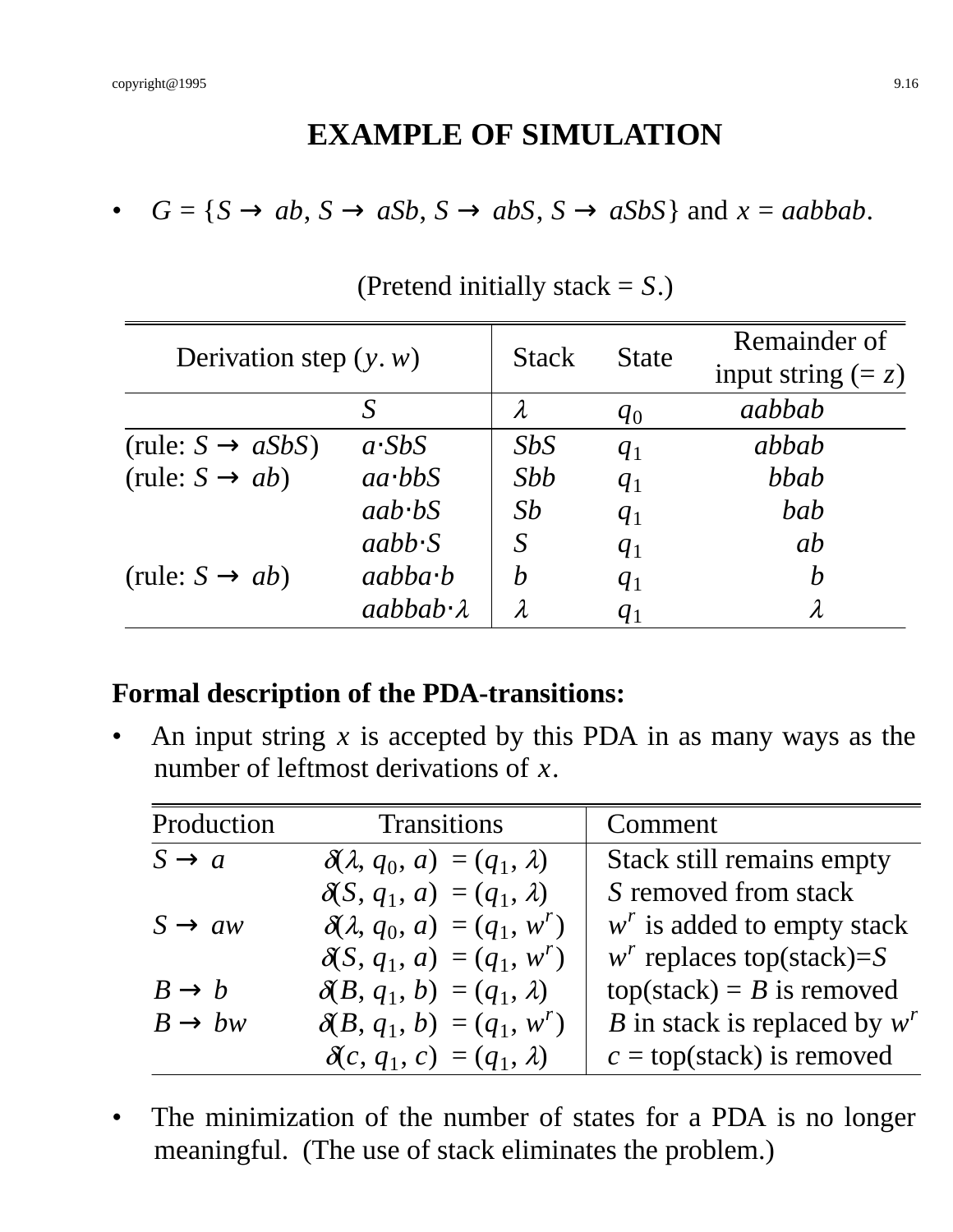## **REDUCING STATES OF A PDA BY USING THE STACK**

**Two PDAs for**  $L_{m=n+3}$  (the second one has 2 states):

<sup>λ</sup>/*a*/<sup>λ</sup> <sup>λ</sup>/*a*/<sup>λ</sup> <sup>λ</sup>/*a*/<sup>λ</sup> <sup>λ</sup>/*a*/*a*, *a*/*a*/*aa*  $a/b/\lambda$ *a*/*b*/<sup>λ</sup>

*q*0 <sup>λ</sup>/*a*/*A*, *A*/*a*/*B*, *B*/*a*/*C*, *C*/*a*/*a*, *a*/*a*/*aa q*1  $a/b/$ *a*/*b*/<sup>λ</sup>

| <b>Stack</b>     | State | Input            |
|------------------|-------|------------------|
|                  |       | (remaining)      |
| $\lambda$        | $q_0$ | aaaaabb          |
| $\boldsymbol{A}$ | $q_0$ | aaaabh           |
| $\boldsymbol{B}$ | $q_0$ | aaabb            |
| $\overline{C}$   | $q_0$ | aabh             |
| $\mathfrak{a}$   | $q_0$ | abb              |
| aa               | $q_0$ | bb               |
| $\boldsymbol{a}$ | $q_1$ | $\boldsymbol{h}$ |
| $\lambda$        | $q_1$ | $\lambda$        |

- Given any PDA, there is a CFG which gives the same language.
- Given any CFG, there is a CFG for that language which is in Greibach Normal Form.
- Given any Greibach Normal Form CFG, there is a PDA for that language with at most 2 states.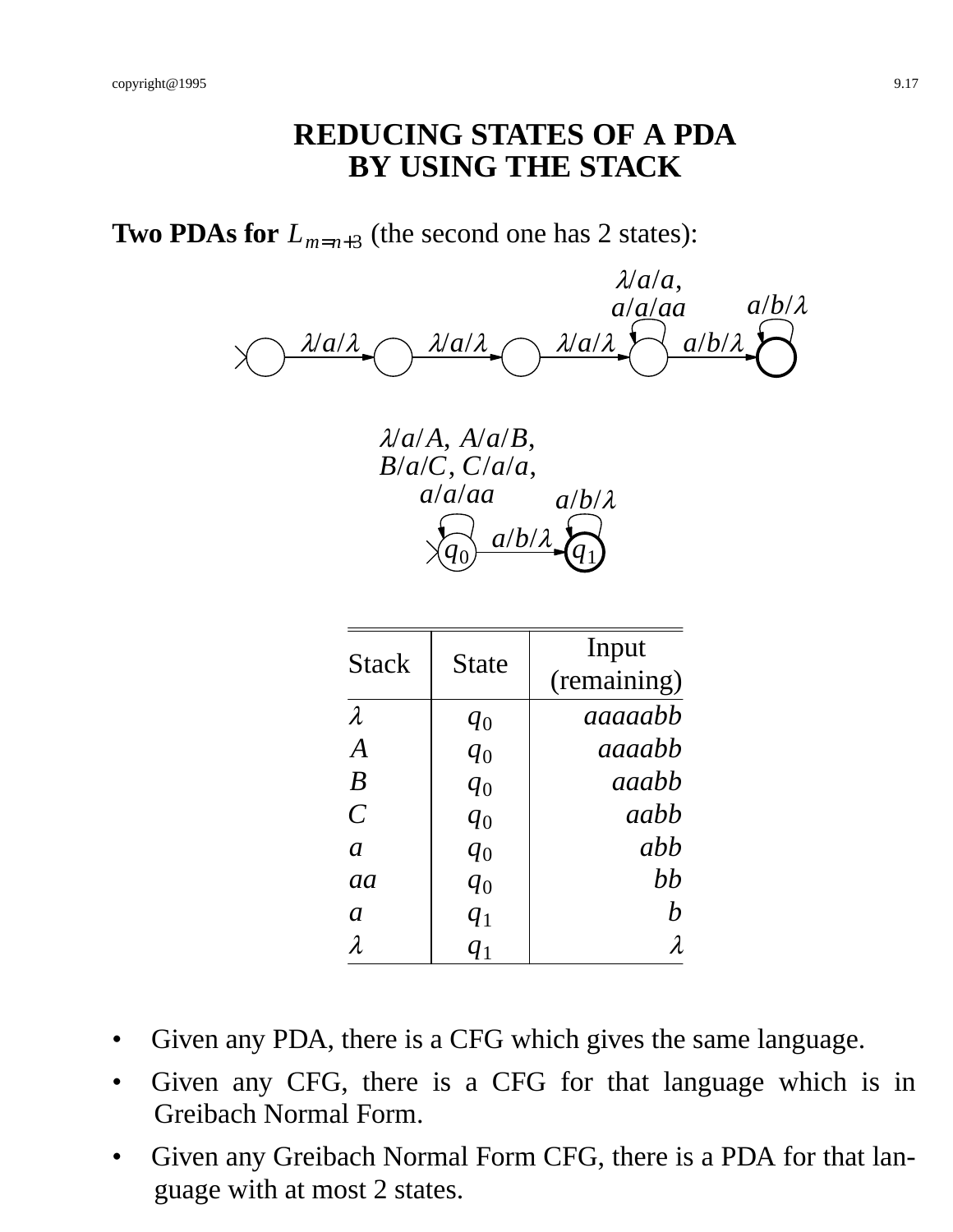# <sup>λ</sup>**-MOVES IN PDA AND NON-GREIBACH FORM RULES**

<sup>λ</sup>**-move:** A move (transition) when no input symbol is consumed. One or both of the stack and the state may be altered in the process.

(1.0) 
$$
b/b/\lambda
$$
  
\n(1.1)  $S/a/b$   
\n(1.2)  $S/a/b$   
\n(2)  $S \rightarrow aSb$   
\n(3)  $S \rightarrow SS$   
\n(4.3)  $S/\lambda/SS$   
\n(5)  $S \rightarrow SS$   
\n(6.4)  $\lambda/a/b$   
\n(6.5)  $\lambda/a/b$   
\n(6.6)  $\lambda/a/b$   
\n(6.7)  $\lambda/a/b$   
\n(6.8)  $\lambda/a/b$   
\n(6.9)  $\lambda/a/b$   
\n(6.1)  $\lambda/a/b$   
\n(6.2)  $\lambda/a/b$   
\n(6.3)  $\lambda/\lambda/SS$   
\n(6.4)

• Simulation by PDA for the derivastion:

 $S \Rightarrow SS \Rightarrow aSbS \Rightarrow aabbS \Rightarrow aabbSS \Rightarrow aabbabS \Rightarrow aabbabS$ .

| (Two $\lambda$ -moves for two applications of $S \rightarrow SS$ .) |  |  |  |  |
|---------------------------------------------------------------------|--|--|--|--|
|---------------------------------------------------------------------|--|--|--|--|

| <b>Transition</b> | <b>Stack</b>     | <b>State</b> | Remaining input  |                   |
|-------------------|------------------|--------------|------------------|-------------------|
| (0.3)             | $\lambda$        | $q_0$        | aabbabab         | $(\lambda$ -move) |
| (1.2)             | SS               | $q_1$        | aabbabab         |                   |
| (1.1)             | SbS              | $q_1$        | abbabab          |                   |
| (1.0)             | Sbb              | $q_1$        | bbabab           |                   |
| (1.0)             | Sb               | $q_1$        | babab            |                   |
| (1.3)             | S                | $q_1$        | abab             | $(\lambda$ -move) |
| (1.1)             | SS               | $q_1$        | abab             |                   |
| (1.0)             | Sb               | $q_1$        | bab              |                   |
| (1.1)             | S                | $q_1$        | ab               |                   |
| (1.0)             | $\boldsymbol{b}$ | $q_1$        | $\boldsymbol{b}$ |                   |
|                   | $\lambda$        | $q_1$        | $\lambda$        |                   |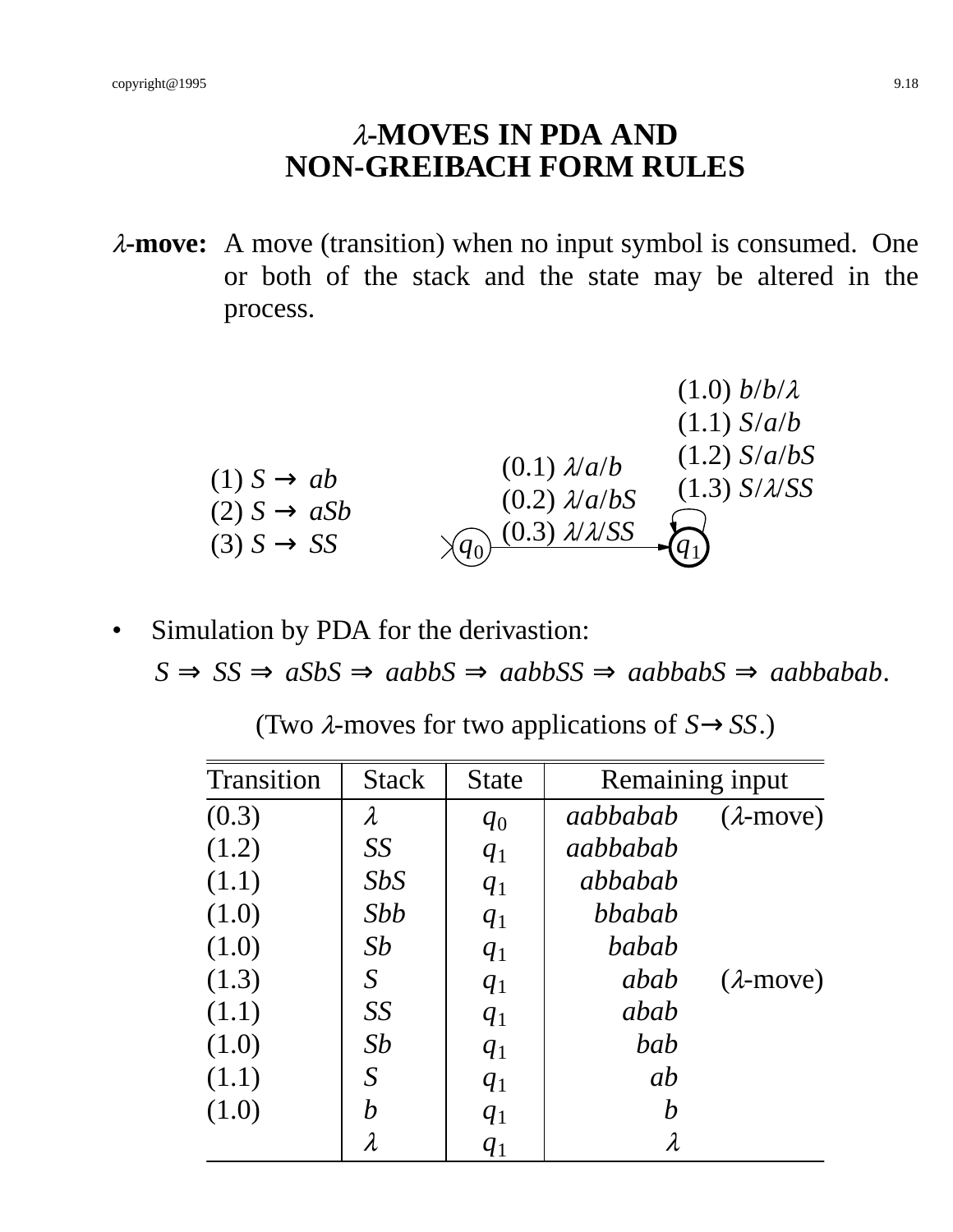# **REGULAR GRAMMAR**

#### **A special case of CFG:**

The rightside of a rule consists of a terminal followed by at most one variable (cf. GNF and CNF).

| (1) | $A \rightarrow a$ |                    |
|-----|-------------------|--------------------|
| (2) |                   | $A \rightarrow aB$ |

- More general rules, having more than one terminal in (1) or in (2) preceding the variable, can be converted to the special form:
	- $A \rightarrow abc$  can be replaced by  $A \rightarrow aC$ ,  $C \rightarrow bD$ ,  $D \rightarrow c$  $A \rightarrow abcB$  can be replaced by  $A \rightarrow aE, E \rightarrow bF, F \rightarrow cB$

#### **Caution:** Do not mix right linear and left linear rules.

| $G_1$ :                                                                                     |                                                   | $G_2$ :                                                    |
|---------------------------------------------------------------------------------------------|---------------------------------------------------|------------------------------------------------------------|
| $S \rightarrow ab$<br>$S \rightarrow aB$ (right linear)<br>$B \rightarrow Sb$ (left linear) | is equivalent to<br>(gives the same)<br>language) | $S \rightarrow aA, A \rightarrow b$<br>$S \rightarrow aSb$ |

• Both  $G_1$  and  $G_2$  are CFG (but not RG), and  $L(G_1) = L_{a^n b^n} = L(G_2)$ .

**Regular Grammar for**  $L_{a^m b^n}$   $(m, n \ge 1)$ :

$$
S \to aA
$$
  
\n $A \to aA$   $A \to b$   $A \to bB$   
\n $B \to bB$   $B \to b$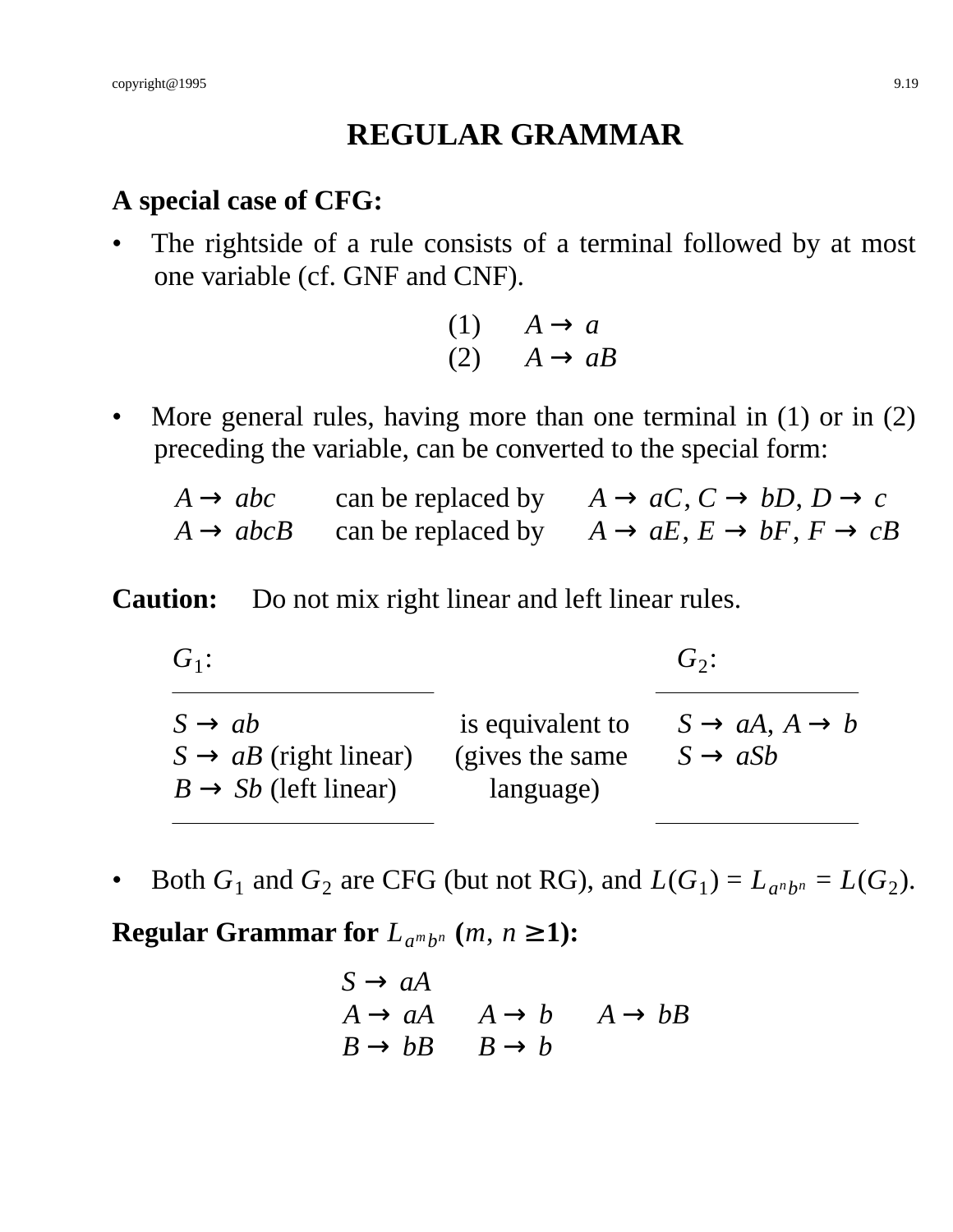### **REGULAR GRAMMAR vs. FSA**

**Regular Grammar for**  $L_{a^m b^n}$   $(m, n \ge 1)$ :

 $S \rightarrow aA$ ,  $A \rightarrow b \mid aA \mid bB$ ,  $B \rightarrow b \mid bB$ 





(ii) Deterministic form of (i).

- The states are the variables, including a special final-state  $= \lambda$ ;  $S =$ start-state.
- There is one transition  $\delta(A, a, B)$  for each type-(1) rule  $A \rightarrow aB$ .
- For each type-(2) rule  $A \rightarrow a$  create a transition  $\delta(A, a, \lambda)$  to a special final-state <sup>λ</sup>.

#### **From FSA to Regular Grammar:**

• Convert FSA to an equivalent (N)FSA with a new start-state (call it *S*) and no transition to start-state and also a special and the only final-state (call if " $\lambda$ ") from which there are no transitions.

Note that for each  $\delta(q, a) = q' \in F$ , there is  $\delta(q, a) = \lambda$  now.

• Create the grammar rules accordingly

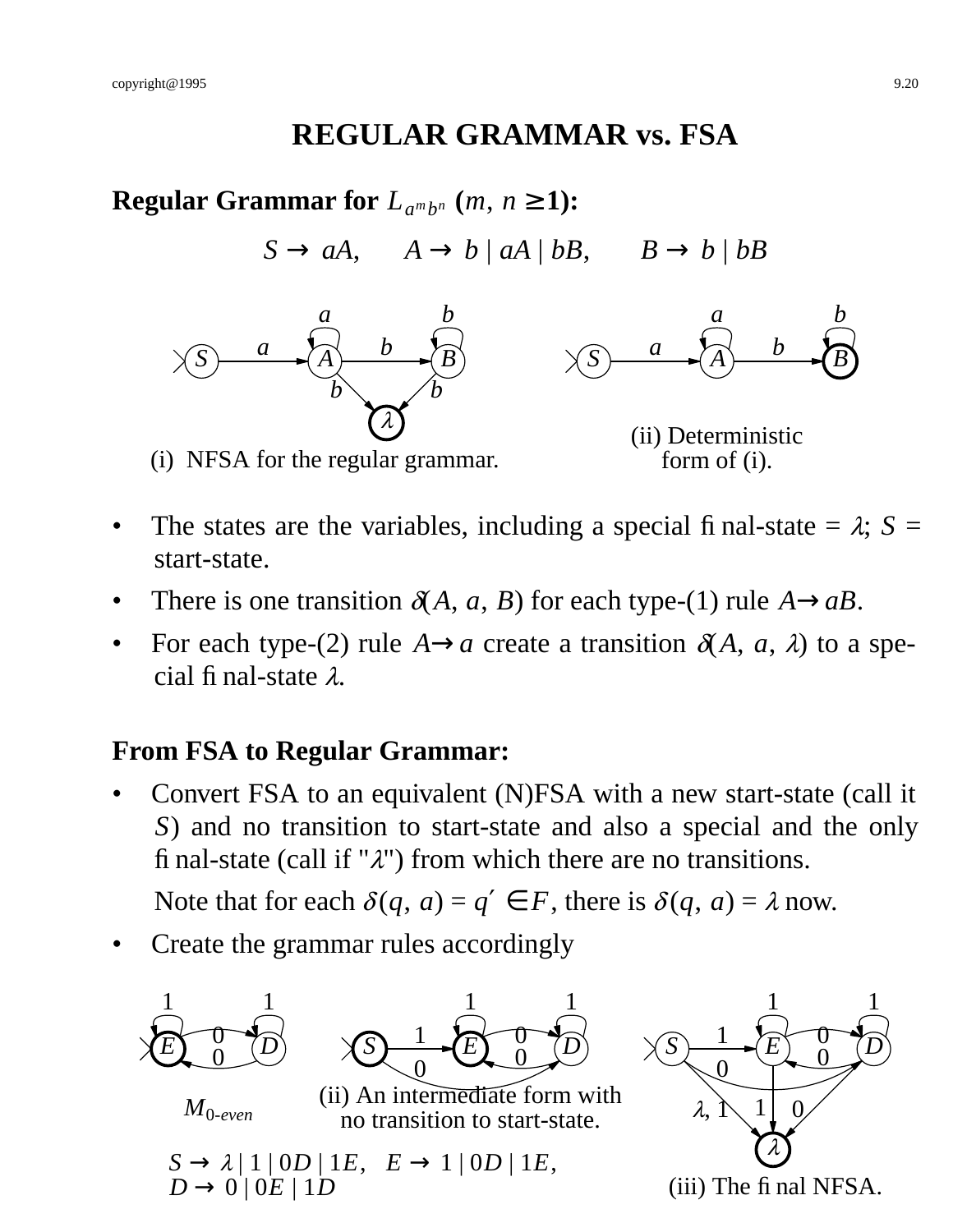# **SIMULATING DERIVATION OF A REGULAR GRAMMAR BY A PDA**

Another RG for  $\{a^m b^n : m, n \ge 1\} = a^+ b^+$ :

 $S \rightarrow aA \mid aB$ ,  $A \rightarrow aA \mid aB$ ,  $B \rightarrow bB \mid b$ 

 $S \Rightarrow aA \Rightarrow aaa \Rightarrow aaaB \Rightarrow aaaab$ (Each derivation is now a leftmost derivation.)

![](_page_20_Figure_5.jpeg)

- The stack now has  $\leq 1$  symbol at any time in the PDA-simulation.
- This stack information can be kept in a state of the FSM.

| <b>Stack</b>     | <b>State</b> | <b>Remaining Input</b> |
|------------------|--------------|------------------------|
| $\lambda$        | $q_0$        | aaabh                  |
| A                | $q_1$        | aabb                   |
| $\boldsymbol{A}$ | $q_1$        | abb                    |
| B                | $q_1$        | bb                     |
| B                | $q_1$        | $\bm{h}$               |
|                  |              |                        |

![](_page_20_Figure_9.jpeg)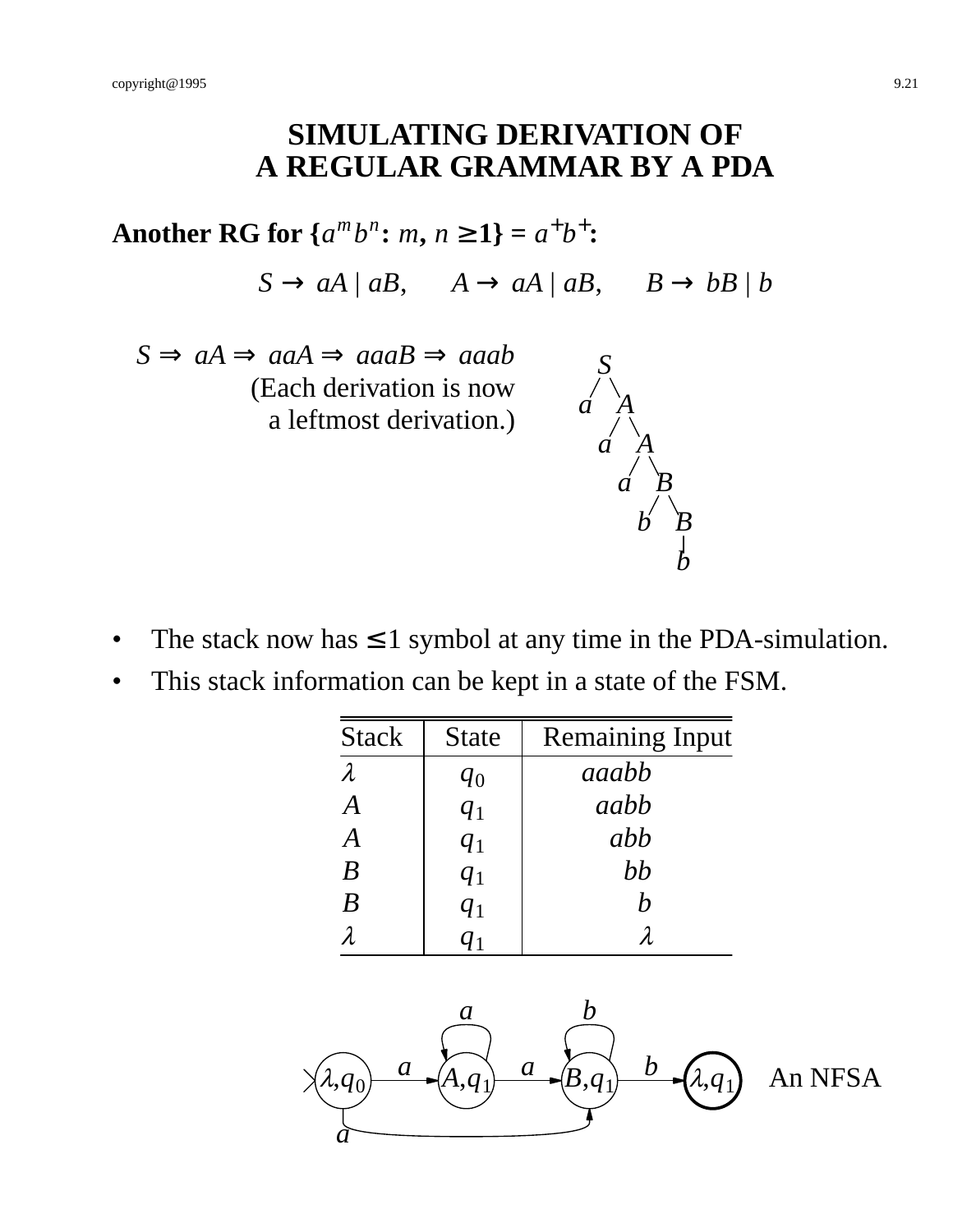## **EXERCISE.**

- 1. Consider the grammar  $G = \{S \rightarrow ab, S \rightarrow SS\}$ . Write the transitions for the PDA to simulate leftmost derivations in *G*. Show all possible move sequences leading to the acceptance of *x* = *ababab*.
- 2. Consider the string representation of a binary tree (the part with bold edges) as illustrated below. This is obtained by a preorder traversal of the tree: node, left subtree, and right subtree, where we write 1 for each node present and 0 for each missing child-node of node.

![](_page_21_Figure_4.jpeg)

Design a PDA which accepts only those binary strings which represent non-empty binary trees. Draw the trees corresponding to the valid strings of length  $\leq 10$ . (It may hep first to create a CFG for the underlying language and then build the PDA from the CFG.)

- 3. Is there a PDA to test if the binary tree is symmetric? How about testing if the tree is completely balanced?
- 4. Given any context free grammar *G*, consider the language *L*(*G*) and the PDA  $P(G)$ , which simulates the leftmost derivations of strings in  $L(G)$ . Let  $Stack(x) = \{s: s = stack \text{ at some point in accepting of }$ *x*}; here the first symbol in *s* is the bottom of stack. Thus, for the grammar {*S*  $\rightarrow$  *ab* and *S*  $\rightarrow$  *aSb* for the language  $L_{a^n b^n}$  (which does not contain  $\lambda$ ) and  $x = aaabbb$ ,  $Stack(x) = {\lambda, bS, bbb, bbb, bb, b}$ . Note that we consider  $Stack(x)$  only for  $x \in L(G)$ . The set  $Stack(x)$  has the property that it contains all prefixes of each string